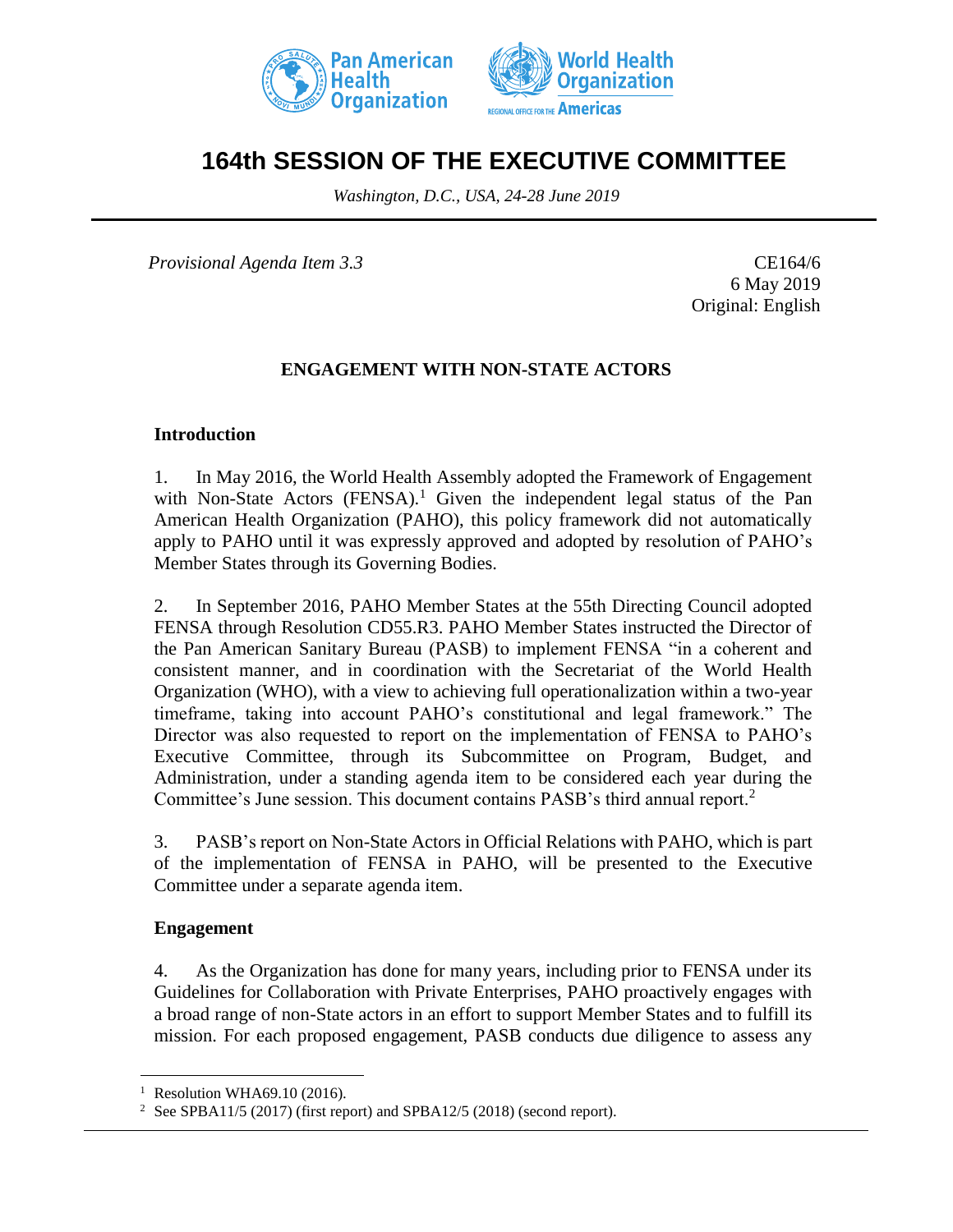risks and balance them against expected benefits, thereby promoting engagement with non-State actors while preserving the Organization's independence, integrity, and reputation.

5. In 2018, PASB conducted over 120 standard due diligence and risk assessment reviews, an approximately 20% increase over the preceding year, as well as hundreds of simplified reviews for low-risk engagements.<sup>3</sup> Some examples of the resulting engagements include: working with a nongovernmental organization (NGO) to improve vaccine coverage rates in the Region of the Americas; an agreement with another NGO for a project on trans fat-free Americas; collaborating with a university to support the advancement of open data, health information systems, and e-health; and engaging with Member States, NGOs, academia, and international business associations as part of the Pan American Network for Drug Regulatory Harmonization. In addition, PASB frequently participates in meetings with non-State actors, inviting them to PAHO meetings and attending meetings convened by non-State actors. PASB also maintains close collaboration with non-State actors in official relations with PAHO. For example, during the Directing Council in September 2018, 23 delegates from nine non-State actors in official relations attended, and many of these non-State actors provided valuable statements on items of interest to them.

# **Implementation of FENSA**

6. PASB began implementation of FENSA immediately after it was adopted by PAHO Member States in September 2016, and the Bureau met the deadline to fully implement the policy for all proposed engagements with non-State actors by September 2018. Throughout 2018, PAHO's FENSA focal point informed staff on all applicable procedures. Relevant internal policies and procedures have been and continue to be revised to promote smooth implementation without disrupting ongoing engagements.

7. As requested by PAHO Member States through Resolution CD55.R3 (2016), PASB continues to coordinate closely with the WHO Secretariat for the coherent and consistent implementation of FENSA, taking into account PAHO's legal status and Constitution. PASB's FENSA focal point regularly discusses FENSA implementation with the WHO Secretariat and exchanges information to maintain a coordinated approach while streamlining processes. PASB's FENSA focal point also continues to participate in meetings with other WHO global FENSA focal points, including commenting on training materials under development by the WHO Secretariat. These will be adjusted as

 $\overline{a}$ <sup>3</sup> PASB conducts a standard due diligence and risk assessment review if a proposed engagement involves, among other things: a financial or in-kind contribution; policies, norms, and standard setting; the private sector or any entity affiliated with the private sector; or non-State actors whose policies or activities negatively affect human health. A simplified review may be conducted when the proposed engagement is repetitive in nature (if an assessment of the non-State actor has previously been conducted and the activities are the same) or considered low risk (e.g., participation in a meeting with a non-State actor that is not categorized as "private sector" and the meeting does not involve policies, norms, or standard setting).